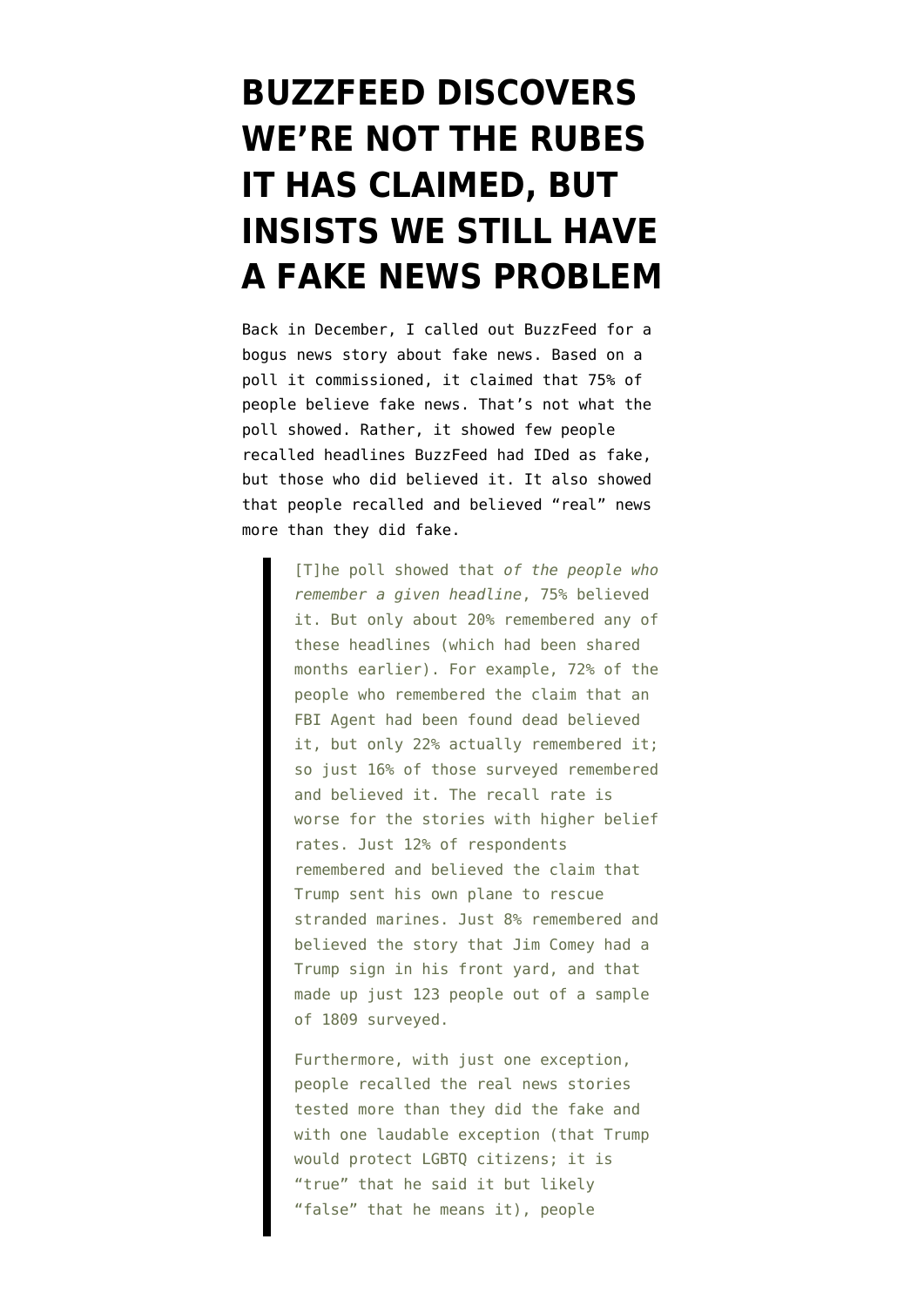believed real news at rates higher than they did fake. The most people  $-22$ %  $$ recalled the fake story about the FBI Agent, comparable to the 23% who believed some real story about girl-ongirl pictures involving Melania. But 34% remembered Trump would "absolutely" register Muslims and 57% remembered Trump's claim he wasn't going to take a salary.

## BuzzFeed is back with another [poll](file:///Users/emptywheel/Downloads/ipsos-toplines.pdf). Here's what Craig Silverman [claims](https://www.buzzfeed.com/craigsilverman/people-be-reading-but-not-trusting-news-on-facebook?) this poll shows.

The online survey of 1,007 American adults found roughly the same percentage of American adults said they consumed news in the past the month on Facebook (55%) as on broadcast TV (56%). Those were by far the most popular sources of news, followed by print newspapers (39%), cable news (38%), "social media (generally)" (33%), and newspapers' websites (33%).

But a significant gap emerged when people were asked how much they trust the news they get from these sources. Broadcast TV once again scored the highest, with 59% of respondents saying they trust news from that source all or most of the time.

In contrast, only 18% of respondents trust news on Facebook all or most of the time — and 44% said they rarely or almost never trust news on Facebook.

And unlike the last time Silverman read a poll, that is what the poll actually shows: people say they get "news" from Facebook but don't really trust it, in contradistinction from the "news" they get from broadcast TV. In case you're wondering (because BuzzFeed didn't include this in its narrative of whether people read and trust news), 23% of people get "news" from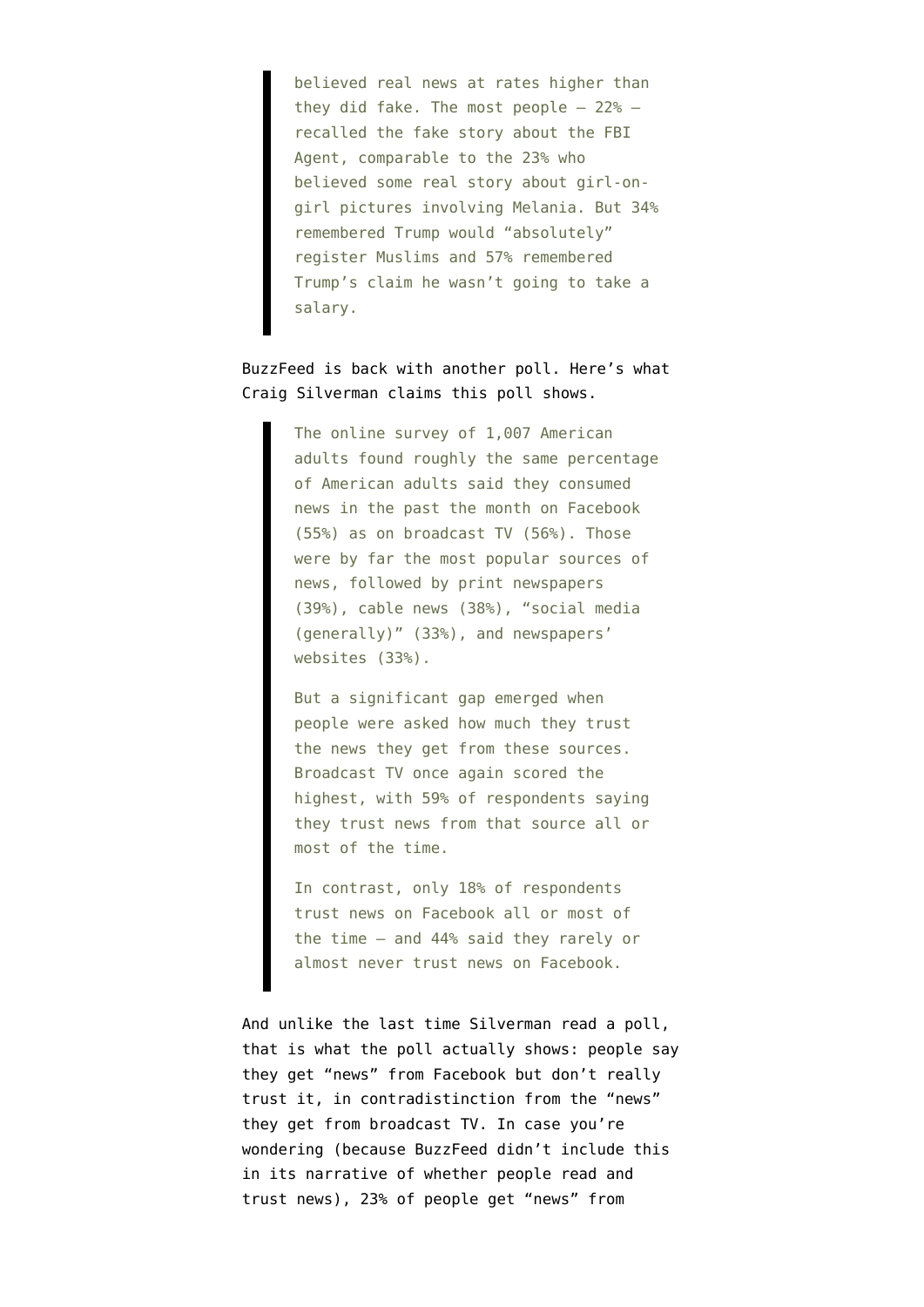online only publications like this one and like BuzzFeed; 35% trust it most or all of the time. Given how much BuzzFeed has been claiming that we have a "fake news crisis" driven by Facebook, you'd think they'd find low trust rates for Facebook to be great news. "Golly, people aren't the rubes we've been getting clicks telling you they are, sorry."

But BuzzFeed doesn't do that. Instead, it returns to overstating what its last poll showed (though not quite as badly, this time), to suggest that people may *believe* Facebook, even if they don't trust it .

> But other research suggests that trust is not the same as belief — and that beliefs can be shaped even by distrusted sources. A [recent online poll](https://www.buzzfeed.com/craigsilverman/fake-news-survey) conducted by Ipsos for BuzzFeed News found that on average about 75% of American adults believed fake news headlines about the election when they recalled seeing them. The headlines tested were among those that received the highest overall engagement (shares, reactions, comments) on Facebook during the election, which means they received a large amount of exposure on the platform. A research paper [published this week](http://web.stanford.edu/~gentzkow/research/fakenews.pdf) also found that just over half of people who recalled seeing viral fake election news headlines believed them to be true.

So while American adults say they don't trust a lot of the news they see on Facebook, that apparently doesn't stop many of them from believing it.

As a threshold matter, note that BuzzFeed's pollster, Ipsos, appears not to have defined "news," "trust," or (the last time) "belief." I guess it is unsurprising that someone claiming we have a "fake news" crisis believes there are essential terms, because [fetishizing "news"](https://www.emptywheel.net/2017/01/15/on-fake-news/) is a key part of pitching "fake news" as something new.